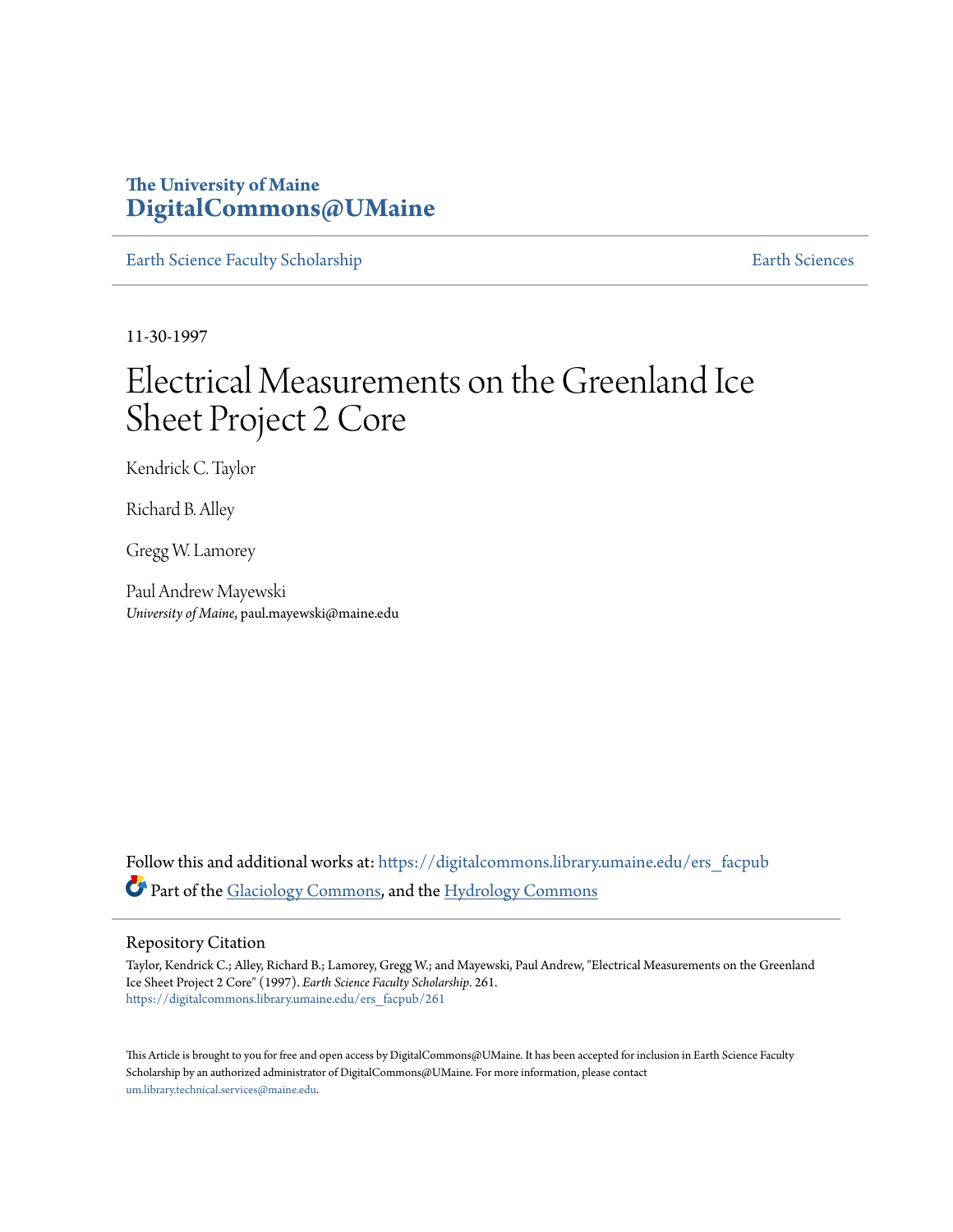## **Electrical measurements on the Greenland Ice Sheet Project 2 Core**

Kendrick C. Taylor,<sup>1</sup> Richard B. Alley,<sup>2</sup> Gregg W. Lamorey,<sup>1</sup> and Paul Mayewski<sup>3</sup>

**Abstract. The Greenland Ice Sheet Project 2 (GISP2) electrical conductivity measurement (ECM) record is an indication of the concentration of H+ in the core. The ECM detected seasonal variations in the nitrate concentration of the core which were used to assist in dating the core by annual layer counting. Volcanic eruptions that produce acidic aerosols are recorded in the ECM record. Evidence of biomass burning is detected by the ECM because fire-related ammonium emissions neutralize the acids in the core. Rapid climate transitions associated with the Younger Dryas and Dansgaard/Oeschger interstadial events alter the concentration of alkaline dust and are detected by the ECM. The ECM has been used to develop stratigraphic ties between the GISP2 and the Greenland Ice Core Project cores. Users of the data should be aware of some instrumentrelated artifacts in the ECM record.** 

**The Greenland Ice Sheet Project 2 (GISP2) ice core contains a stratified sequence of precipitation which has been used to obtain paleoclimate information. A wide variety of measurements have been made to determine the physical, chemical, and isotopic characteristics of the ice, particulates, and gases in the core. The electrical conductivity measurement (ECM) measures the direct current between two electrodes with a potential difference of several thousand volts [Hammer, 1980; Taylor et al., 1992]. The electrodes are moved along the surface of the core, and a continuous measurement of the ECM current along the core is obtained. In an aqueous solution, all the ions can participate in the conduction of an electrical charge. In ice the movement of the ions is restricted by the ice lattice which reduces the ability of the ions to conduct a direct current. The direct current is conducted by the movement of protons associated with the H+ of strong acids; hence the ECM current is considered to be a measure of the acidity of the ice [Hammer, 1980; Moore et al., 1992; Taylor et al., 1992]. The ECM has a spatial resolution of <10 mm yet is rapid enough that it is practical to measure it continuously along the entire core. These attributes make the ECM ideally suited for investigation of short-duration phenomena which influence the acid/base balance of the ice.** 

**Two-meter sections of the core were passed under a horizontal band saw to remove a 50-mm-wide slab along the axis of the core. A rail-mounted microtome knife or milling machine was used to shave the saw cut surface to remove surface contamination and surface irregularities. A computer controlled the motion of electrodes along the axis of the core and recorded the ECM current for each millimeter of travel [Taylor et al., 1992]. The operator used a hand switch to identify portions of the measurement which where invalid. Examples of** 

**Copyright 1997 by the American Geophysical Union.** 

**Paper number 96JC02500. 0148-0227/97/96JC-02500509.00**  **this include data from locations within 10 mm of a fracture in the core or when large surface irregularities prevented proper preparation of the ice surface. Data from these locations were removed from the data set. Fractures that did not penetrate through the core and had never had any exposed surfaces or open spaces did not seem to adversely influence the data and were included in the data set. The system used at the Greenland Ice Core Project (GRIP) [Wolff et al., 1995] was similar; however, the electrode geometry and voltage were different. This resulted in higher currents in the GISP2 ECM record than in the GRIP record. Intercomparisons of cores demonstrated that despite the different absolute values, the relative response of features is the same for the two systems.** 

**Annual layer counting was used to date the most recent 40,000 years of the GISP2 core [Alley et al., 1993; Meese et al., 1994]. Several methods were used to identify annual layering, including visual observation of stratigraphy [Alley et al., 1993], aqueous phase particle concentration [Ram and Illing, 1994], optical properties of the ice [Ram and Koenig, this issue], concentration of major ions [Mayewski et al., 1993a], oxygen isotopes of the ice [Grootes et al., 1993], and ECM [Taylor et al., 1992]. Of these properties, only the visual stratigraphy and ECM are available for the entire core with a spatial resolution suitable for the investigation of annual layering. All available properties were used in a combined fashion to develop the age/depth scale for the core [Alley et al., 1993; Meese et al., 1994]. The current annual ice accumulation rate at the site is 0.24 m/yr [Alley and Koci, 1990]. Lateral ice flow thins the annual layers at greater depth, resulting in annual layer thickness of less than 2 cm at a depth of 1900 m [Meese et al., 1994]. There is a pronounced seasonal variation in the chemistry of the precipitation, which influences the acid/base balance of the core [Mayewski et al., 1993a; Taylor et al., 1992]. In the Holocene portion of the core the dominant seasonal influence on the ECM current is seasonal variations in the nitrate budget (Figure la) [Neftel et al., 1985; Taylor et al., 1992]. In the stadial portion of the core, seasonal variations in dust dominate the ECM (Figure lb), visual stratigraphy, and dust concentration measurements. Because these measurements are measuring a different attribute of the same seasonal phenomena (the dust concentration), they are not completely independent. Any me-**

<sup>&</sup>lt;sup>1</sup>Desert Research Institute, University and Community College Sys**tem of Nevada, Reno.** 

**<sup>2</sup>Earth System Science Center and Department of Geosciences, Pennsylvania State University, University Park.** 

**<sup>3</sup>Glacier Research Group, Institute for the Study of Earth, Oceans and Space, University of New Hampshire, Durham.**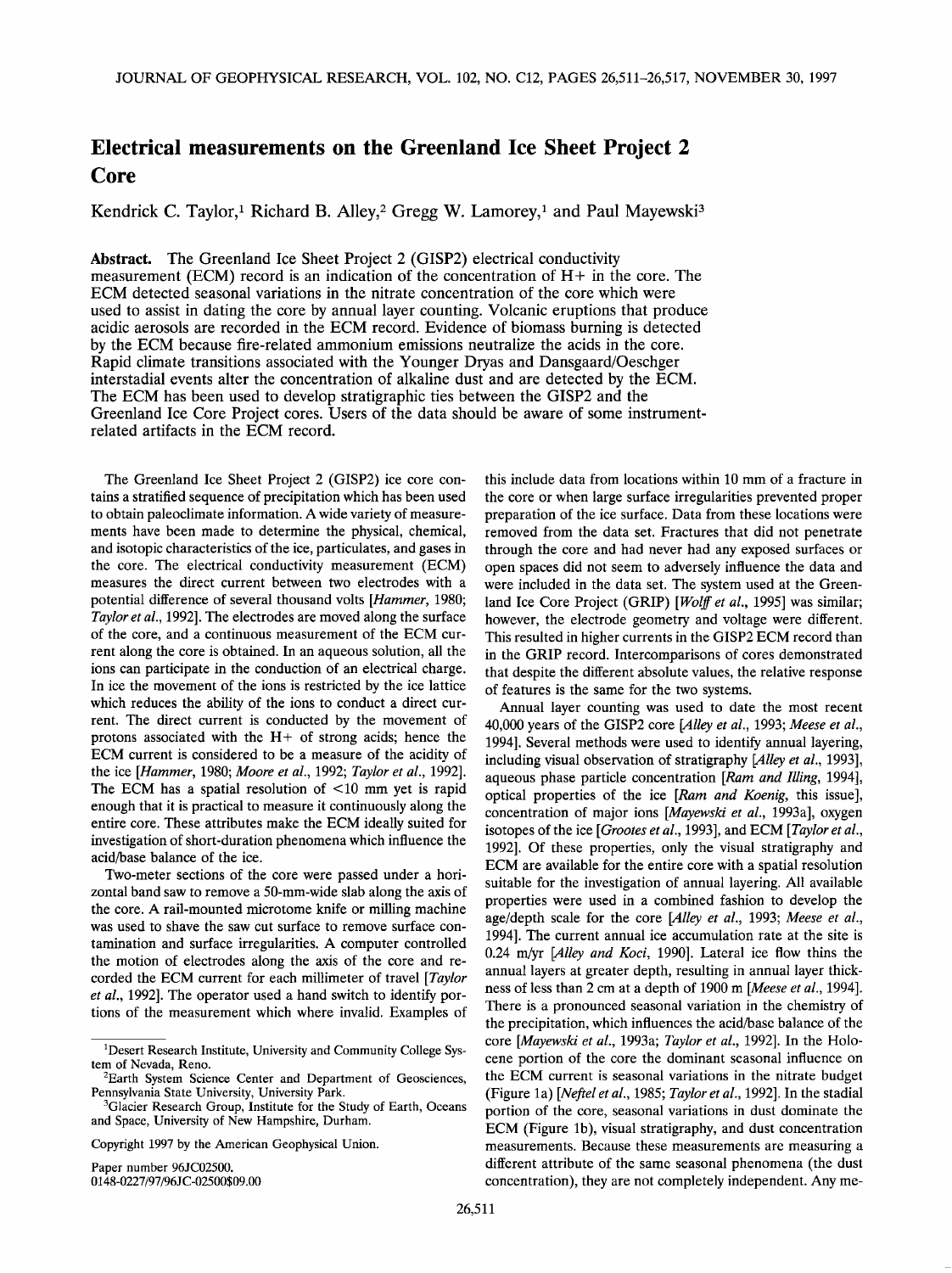

**Figure 1.** Annual layering is detectable in ice from (a) the Holocene and (b) portions of the Wisconsin. **Alkaline dust in the stadial portions of the Wisconsin decreases the ECM value >100 times compared to Holocene values. Visual observation of the layering in the Holocene portion of the core is possible because of seasonal development of hoar frost, which influences the crystal size and fabric. The confidence of the interpretation of visual layering is indicated on the figures as high (H), medium (M), and low (L). The dust**  concentration in sections of the Holocene was determined by 90<sup>°</sup> scattering of laser light in a melted sample (Figure 1a); the dust concentration in sections of the Wisconsin was measured by 90<sup>°</sup> scattering of laser light **by an ice sample (Figure lb) [Ram and Illing, 1994]. Interpreted annual layers are indicated by "A."** 

**teorological or glaciological phenomena which adversely influence the seasonal dust signal will adversely influence all three of these records. The high spatial resolution of the ECM makes it well suited for identifying the annual layering. However, in some sections of the core the ECM is not well suited for the detection of annual layering because nonseasonal factors such as volcanic activity, biomass burning, and other poorly understood features reduce the clarity of the annual signal. When the annual layering is less than 15 mm, the ECM is unable to adequately resolve annual layering with sufficient confidence to be useful for dating purposes. When the annual layer is less than 15 mm, only visual stratigraphy was used for identification of the annual layering. This occurred below 2510 m (56 kyr B.P.).** 

Volcanic activity that emits H<sub>2</sub>S and SO<sub>2</sub> will increase atmospheric levels of H<sub>2</sub>SO<sub>4</sub>. Precipitation which forms in an air mass that has an elevated level of H<sub>2</sub>SO<sub>4</sub> will have a corre**sponding increase in the concentration of H+. The elevated H + will increase the ECM current. The ECM current may be**  elevated for several years, while the volcanic H<sub>2</sub>SO<sub>4</sub> aerosols **remain in the atmosphere. The influence of acidic volcanic activity on the ECM is identifiable by a large increase in the ECM current that extends for a period of less than a few years (Figure 2). The sulfate concentration was measured on the Holocene portion of the GISP2 core [Mayewski et al., 1993b; Zielinski et al., 1994] with a temporal resolution of approximately 2 years. The identification of volcanic eruptions has been used for developing stratigraphic ties between the GISP2 and GRIP cores and between the main GISP2 core and several associated shallow cores. The sulfate record is well suited for developing a record of volcanic activity because it is chemically specific and hence is not influenced by nonsulfate-related processes which can mask the volcanic H+ signal on the ECM record. The ECM is not sensitive to increases in sulfate that**  are not associated with H<sub>2</sub>SO<sub>4</sub> and has greater temporal res-

**olution than the sulfate record. Occasionally, this allows the duration of the increased sulfate loading to be more accurately determined with the ECM than with the available biannually sampled sulfate data. It also allows short-duration volcanic events, which are attenuated in the biannual sulfate record, to be identified. A composite record that has the advantages of both the ECM and sulfate records can be developed. The volcanic record from GISP2 preferentially records regional volcanic eruptions, particularly those at high northern latitudes. The southern hemisphere eruption of Tambora (1815) was observed [Zielinski et al., 1994], and the eruption of Toba 71 kyr B.P. may have been identified [Zielinski et al., 1996].** 

**Biomass burning introduces soot and other inorganic and organic material into the atmosphere. The introduction of ammonium into the atmosphere by biomass burning is of particular significance to the ECM. When precipitation occurs from an air mass that has an elevated level of ammonium, the ammonium level in the core will increase. This neutralizes some of the H+ in the core or binds the H+ into a less conductive state, which decreases the ECM current (Figure 3). The residence time for elevated ammonium levels associated with bio**mass burning is typically less than a week [Hov and Hjøllo, **1994]. The decrease in ECM current is of short duration and thought to be associated with deposition during a single storm. The large-amplitude, short-duration reductions in the ECM current associated with biomass burning during the Holocene portion of the core can be used to develop a record of the rate of occurrence of precipitation during periods when biomass burning influenced the atmospheric chemistry. The GISP2 biomass burning record is analogous to recording the number of days a year an observer at the site would have noted storms containing trace amounts of biomass burning byproducts. Although biomass burning events are evident in both the concentration of soot in the core [Chylek et al., 1995] and ammonium [Whitlow et al., 1994], these analyses were too labor**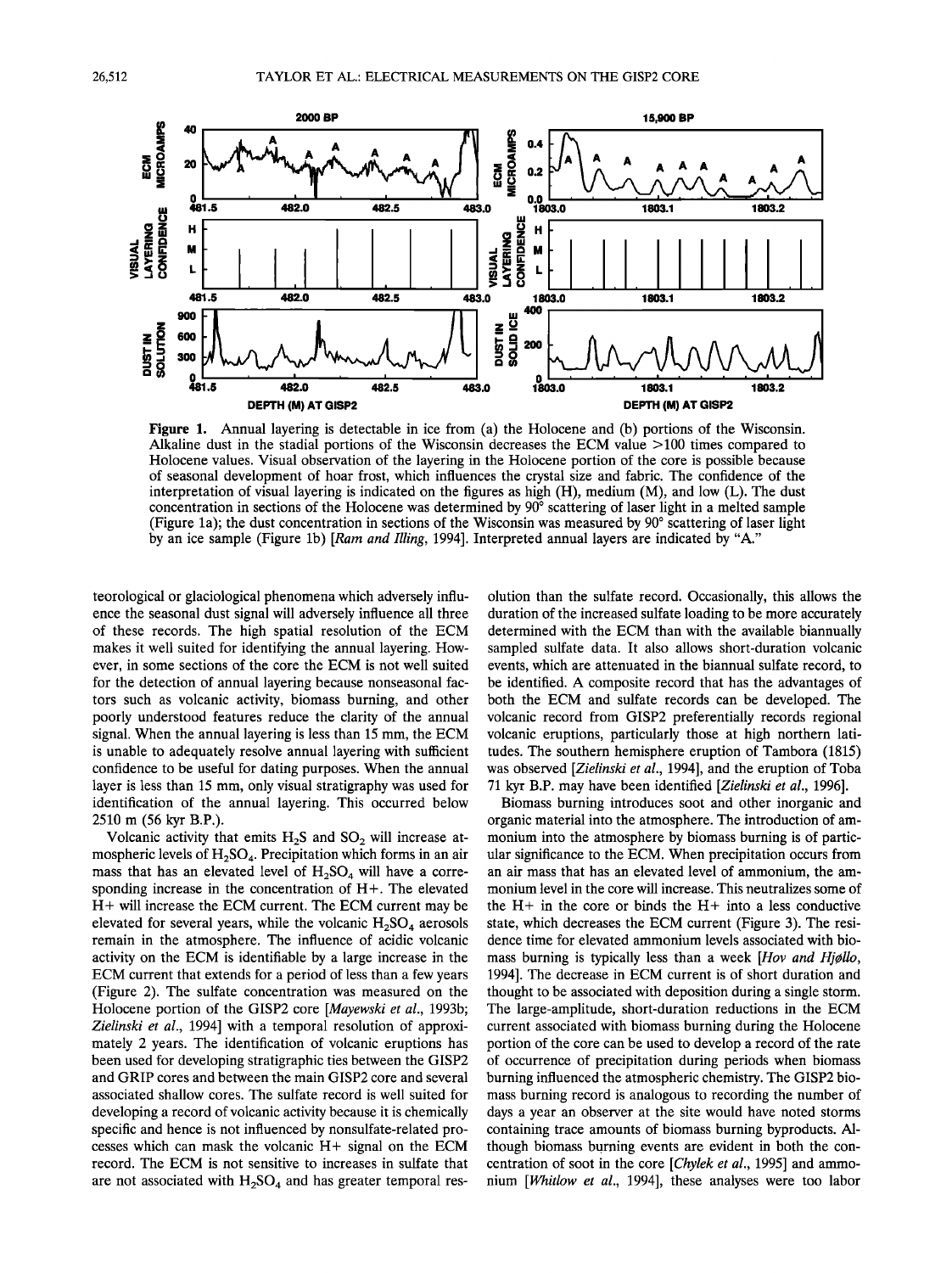

**Figure 2.** Volcanic activity can result in elevated levels of atmospheric  $H_2SO_4$ , which increases the ECM and **sulfate concentrations in the core. Volcanic events identified by Zielinski et al. [1994] are indicated by "v." The volcanic events are not always as pronounced on the ECM as on the sulfate record because the ECM is**  influenced by other species besides H<sub>2</sub>SO<sub>4</sub>. A combination of coincident, short-duration increases on both the **ECM** and sulfate is an unambiguous indication of an increase in  $H_2SO_4$ .

**intensive to be conducted with subannual resolution for the entire Holocene portion of the core. The ECM method does have the required subannual resolution and was used to suggest a fire history for the presumed eastern Canadian source area [Taylor et al., 1996].** 

**During cold conditions (i.e., the Younger and Older Dryas, the Inter Allerod cold period, and the stadial portions of the Wisconsin glaciation), high concentrations of calcium carbonate dust altered the acid/base balance of the ice [Wolf et al., 1995]. The increased levels of calcium neutralized all or most of the H+ ions and caused a > 100 times decrease in the ECM current. The variations in wind-borne dust are associated with variations in the atmospheric transport of dust, indicating significant differences in atmospheric transport between stadial and interstadial conditions. The transition in atmospheric transport between stadial and interstadial conditions occurs** 



**Figure 3. Biomass burning can result in the deposition of soot carbon [Chylek et al., 1995] and ammonium in the ice core. The ammonium neutralizes the H+ ions and reduces the ECM. Biomass burning episodes recorded in the core are indicated as "B."** 

**rapidly, typically in less than 20 years. The calcium, accumulation, and ECM records suggest that the rapid transitions between climate states may be preceded by short-duration climate excursions ("flickers") (Figure 4) prior to the transition to an alternate, more stable climate state. The multiyear excursions may be the result of increased climate instability around the time of major climate transitions [Taylor et al., 1993a]. The ECM record clearly resolves the pattern of Wisconsin interstadial events which dominate the climate history of the North Atlantic during the Wisconsin and Holocene periods (Figure 5). The ECM record appears to indicate that interstadial, Allerod, and Bolling periods had greater climate variability than the Holocene. This artifact occurs because the ECM during this time period is at a level that is particularly sensitive to small changes in the acid/base balance.** 

**The GRIP and GISP2 ice cores provide the opportunity to compare the spatial variability of the ice properties at various depths in the cores. Ice from a specific time period does not occur at the same depth in both cores because of differences in the accumulation rate and ice flow. Down to a depth of 2720 m at GISP2 and 2690 m at GRIP (Figure 6), the two cores can be unambiguously correlated by accounting for a slowly changing depth offset between the cores. Features as small as 0.2 m correlate unambiguously between the cores [Taylor et al., 1993b]. For the next 150 m below these depths, various combinations of stretching, compressing, and, possibly, folding must be invoked to develop a speculative correlation between the two cores. The cores have not been successfully correlated in the bottom 5%. Millimeter-scale overturned folds were first observed at 2483 m at GRIP and 2437 m at GISP2. Layers**  inclined at 20° to the axis of the cores were first observed at **2757 m at GRIP and 2679 m at GISP2 [Alley et al., 1995]. These small features may be associated with larger-scale distortions, which account for the poor correlation between the two cores**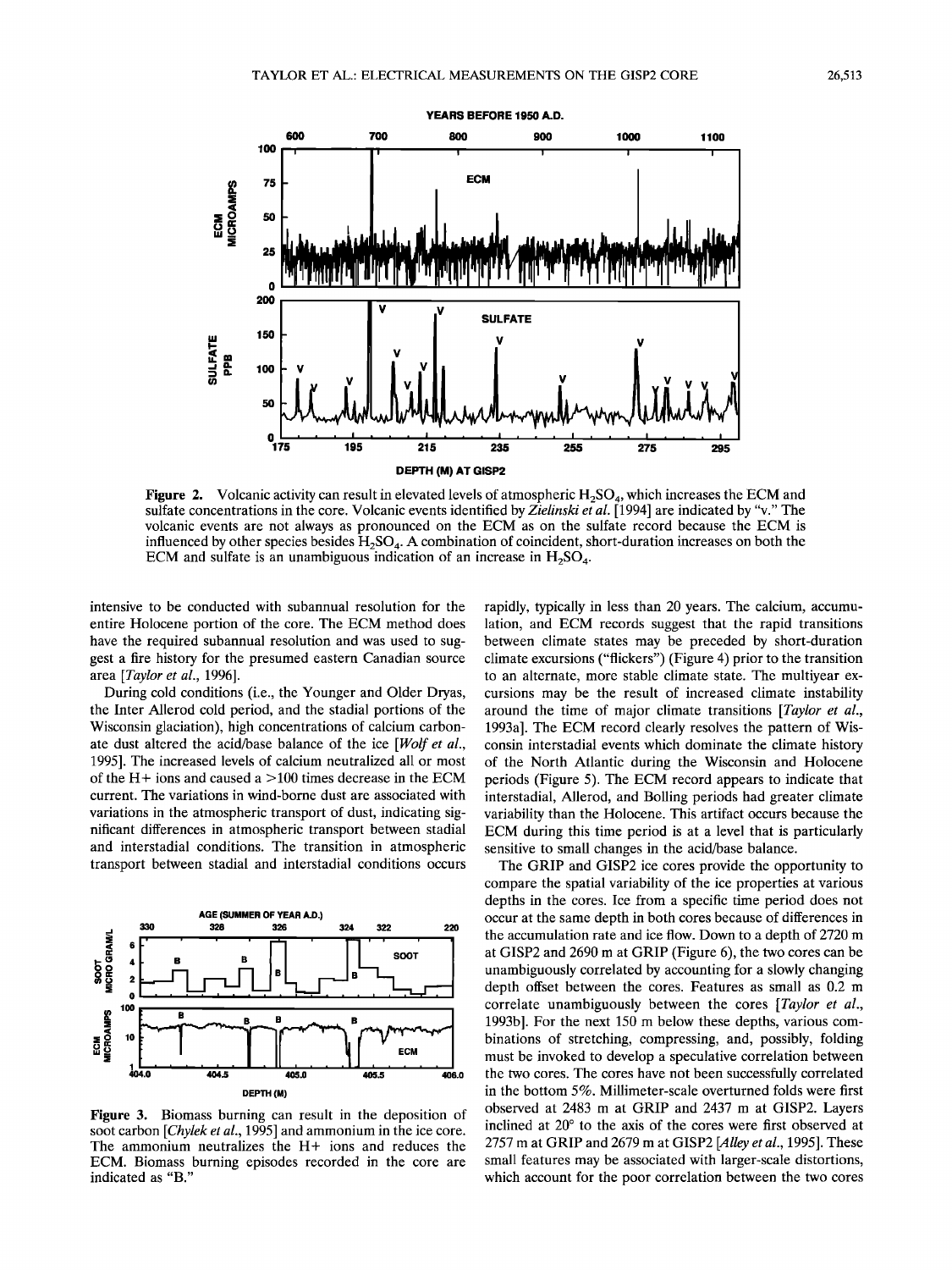

**Figure 4. The climate transition at the start of the Holocene is accompanied by a rapid decrease in the concentration of calcium [Mayewski et al., 1994], which increases the ECM signal from the low value associated with alkaline Wisconsin age ice. There is also a rapid increase in the accumulation rate accompanying the climate transition [Alley et al., 1993]. The data suggest that the climate underwent a brief excursion or "flicker" (indicated by "F") prior to stabilizing at Holocene conditions.** 

**in the bottom 10% of the cores. Interpretation of the climate signal in the lowest 10% of the cores must proceed with caution because the records are not reproducible [Taylor et al., 1993b]. Ice-penetrating radar has been used extensively to investi-** **gate the internal structure of ice sheets. Ice from different time periods has different chemical and hence electrical characteristics. The different electrical characteristics create abrupt transitions in electrical properties, which reflect radar signals.** 



**Figure 5. The ECM record for the GISP2 core shows climate excursions during the Wisconsin. The low ECM values are caused by increased levels of carbonate dust during the windy cold portions of the Wisconsin. Dating is from Meese et al. [1994] and T. Sowers (personal communication, 1995).**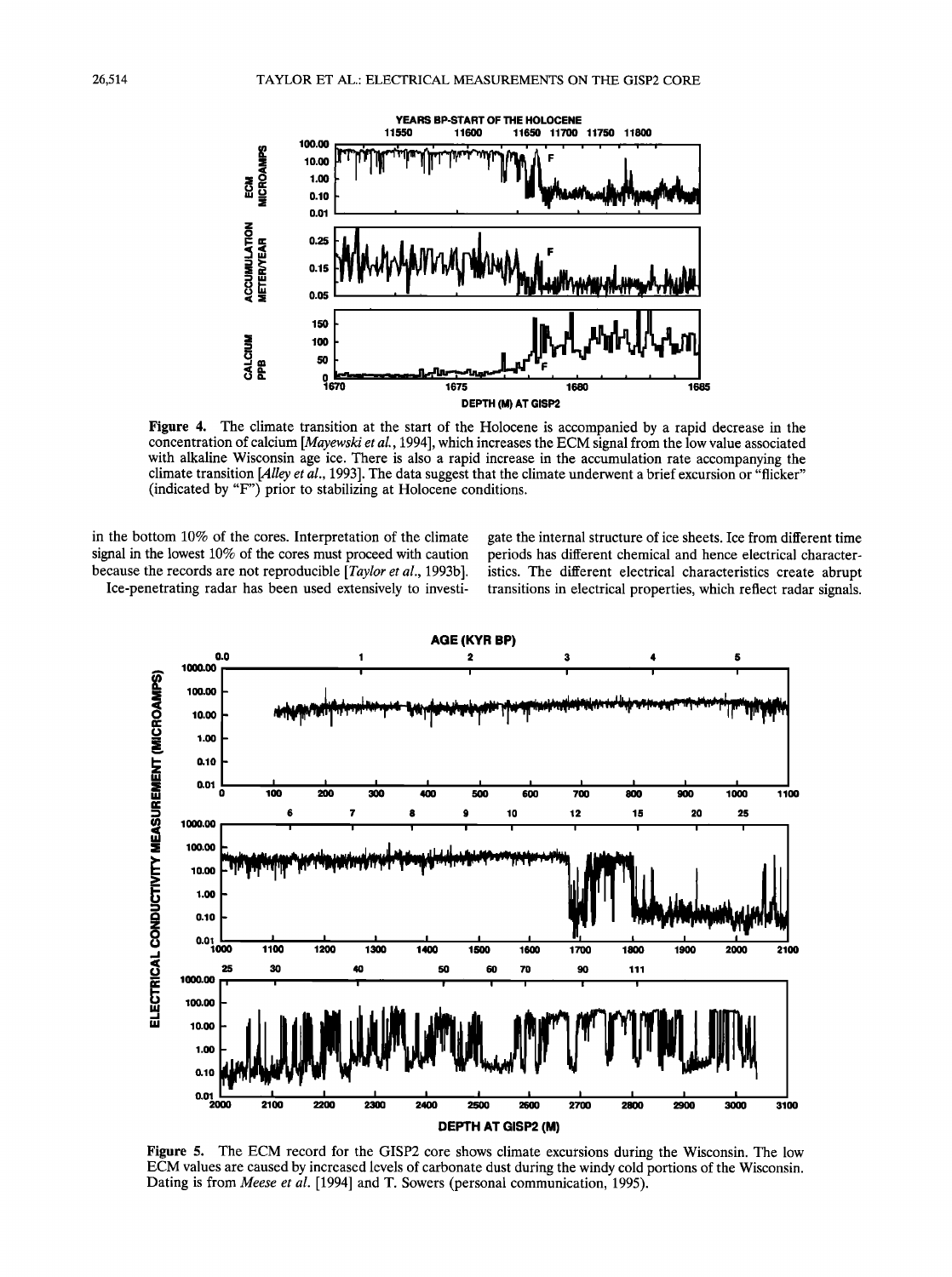

Figure 6. A comparison of the electrical and <sup>18</sup>O isotopic records from the GISP2 [*Taylor et al.*, 1993b; Grootes et al., 1993] and GRIP [Dansgaard et al., 1993] cores demonstrates the excellent agreement of the **stratigraphy above 2720 m at GISP2 and 2690 m at GRIP. Below this depth the records are not reproducible. The occurrence of visually observed stratigraphic features [Alley et al., 1995] is indicated. The magnitude of the ECM is different for the two cores because of instrumentation differences.** 

**The reflectors can be profiled with surface or airborne radar**  systems so that a view of the internal structure of the ice can be **developed. It is difficult to use the ECM to compute the radar reflection coefficients of the ice stratigraphy because the ECM only measures part of the frequency dependent complex electrical properties. This is particularly true in the alkaline ice, where the electrical conductivity is reduced by orders of magnitude more for the direct current used in the ECM than at the tens of megahertz used in radar measurements. A comparison of the ECM to the airborne radar measurements [Jacobel and Hedge, 1995] (Figure 7) shows that there are prominent radar reflections in the Holocene portion of the ice sheet associated with the transitions between alkaline and nonalkaline ice. In the alkaline ice, which can be identified by a low ECM, there are no prominent radar reflections. In the Summit region this produces a pronounced set of reflections probably associated with the Dansgaard/Oeschger interstadial events and a lack of prominent reflections immediately below the Allerod/Bolling periods. This attribute makes the radar useful for spatially mapping the depth of ice associated with these time intervals, which will be useful in stratigraphic studies and selecting future drilling sites. The ECM indicates that the contrasts in electrical** 

**properties, which generate the radar reflections, continue to the bed. The recorded reflections become much weaker near the bottom due to a decreasing signal to noise ratio associated with signal attenuation at greater depths or due to folding of the layer contacts which reduces the reflected signal coherency. This makes it difficult to use available radar data to investigate the stratigraphy of the bottom 10% of the ice sheet where the stratigraphic discrepancies occur between the GISP2 and**  GRIP cores [Jacobel and Hodge, 1995].

**In intervals below 2800 m, some crystals exceed 50 mm in length. The crystal boundaries could be visually observed on the surface of the core due to differences in sublimation rate. The crystals were sufficiently large that the electrodes frequently were several centimeters from a crystal boundary and would also cross distinct contacts between two crystals. The crystal boundaries were not associated with any notable feature in the ECM record, indicating that the crystal boundaries were not significant preferred paths for electrical conduction.** 

**Instrument-related artifacts adversely influence some aspects of the GISP2 ECM record. The ECM current is influenced by the temperature of the ice when the measurement was made. A correction based on the surface temperature of**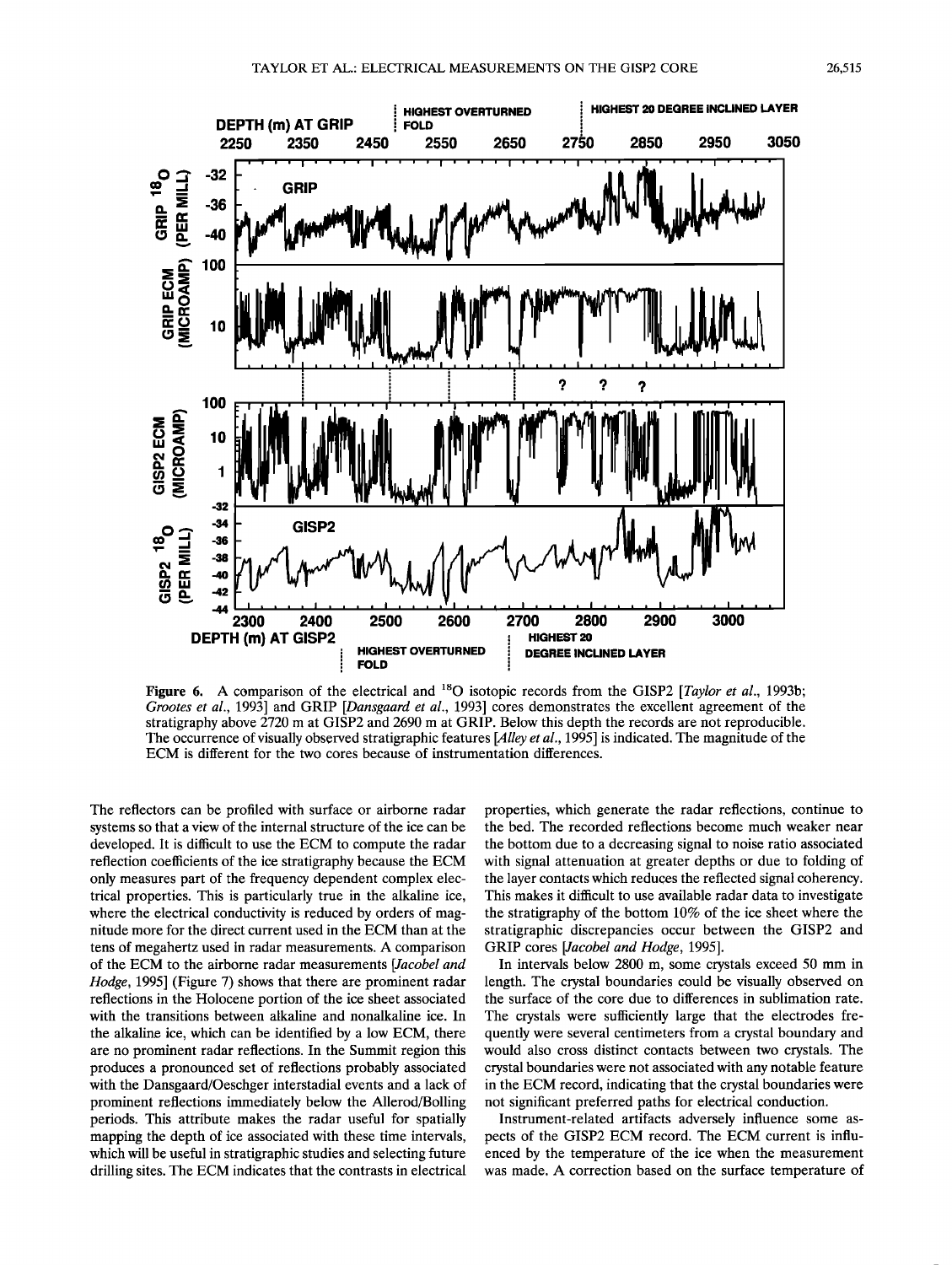

**Figure 7. A comparison of the GISP2 ECM and airborne radar [Jacobel and Hodge, 1995] shows the strong reflections associated with the Dansgaard/Oeschger interstadial events from 2100 to 2500 m. Signal attenuation or scattering associated with folding obscures reflections from the strong contrasts in electrical conductivity below 2500 m. There are no detectable reflections from within the alkaline ice at the end of the Wisconsin. Ice containing the Younger Dryas period is too thin to produce a consistently identifiable signal.** 

**the ice was made to determine what the ECM current would be**  at a temperature of  $-20^{\circ}$ C [*Taylor et al.*, 1992]. When an ice **core was undergoing a temperature transition, the surface temperature did not represent the temperature of the volume being measured. There may be sections 2-50 m in length that have a several percent variation from the correct ECM current because of the temperature uncertainty. We now hold the ice at a constant temperature for 24 hours prior to measurement to avoid this complication. An error of several percent over hundreds of meters may have occurred due to variations in the surface conditions of the electrodes. The electrodes are now filed daily to assure a consistent surface condition. Between 1100 and 1400 m the core quality was low and there were numerous small pieces of ice per 2-m segment of core. There was also an intermittent problem with the electrical grounding of the system. Both of these factors reduced the data quality in this section. The preamplifier was changed at a depth of 2250 m, which appears to have altered the response of the ECM instrumentation at levels below 0.1 microamps. This results in an artifact which incorrectly suggests that stadial periods have a slightly lower ECM current above 2250 m than below 2250 m. The design of the preamplifier has been stabilized to prevent this from recurring. No attempt was made to calibrate the response of the GISP2 ECM record to the acidity of the core. This was not done because only the relative response of the ECM was required for the interpretation approaches we employed.** 

**The ECM played a significant role in the interpretation of the GISP2 core. The high spatial resolution allowed the ECM to provide data on a spatial scale that most other measurements were unable to obtain. An additional benefit of the ECM was that it gave results in real time during the core processing. This allowed investigators to modify sampling protocols to optimize the sampling when particularly significant sections of the core were being processed.** 

**Acknowledgments. This work was supported by a grant from the Office of Polar Programs, United States National Science Foundation. We wish to thank the Polar Ice Coring Office (previously at the University of Alaska) for logistic and drilling support, the TAG 109th Air Force National Guard for air support, and the Science Management Office (University of New Hampshire) for coordinating the GISP2 Program. The assistance of Lisa Barlow, Randy Borys, Georgie Doyle, Jim. Litchfield, Todd Mihevc, and Mike Savage with data collection is greatly appreciated.** 

#### **References**

- **Alley, R. B., and B. R. Koci, Recent warming in central Greenland?, Ann. Glaciol., 14, 6-8, 1990.**
- **Alley, R. B., et al., Abrupt increase in Greenland snow accumulation at the end of the Younger Dryas event, Nature, 362, 527-529, 1993.**
- **Alley, R. B., A. J. Gow, S. J. Johnsen, J. Kipfstuhl, D. A. Meese, and T. Thorsteinsson, Comparison of deep ice cores, Nature, 373, 393- 394, 1995.**
- **Chylek, P., B. Johnson, P. A. Damiano, K. C. Taylor, and P. L. Clem-**